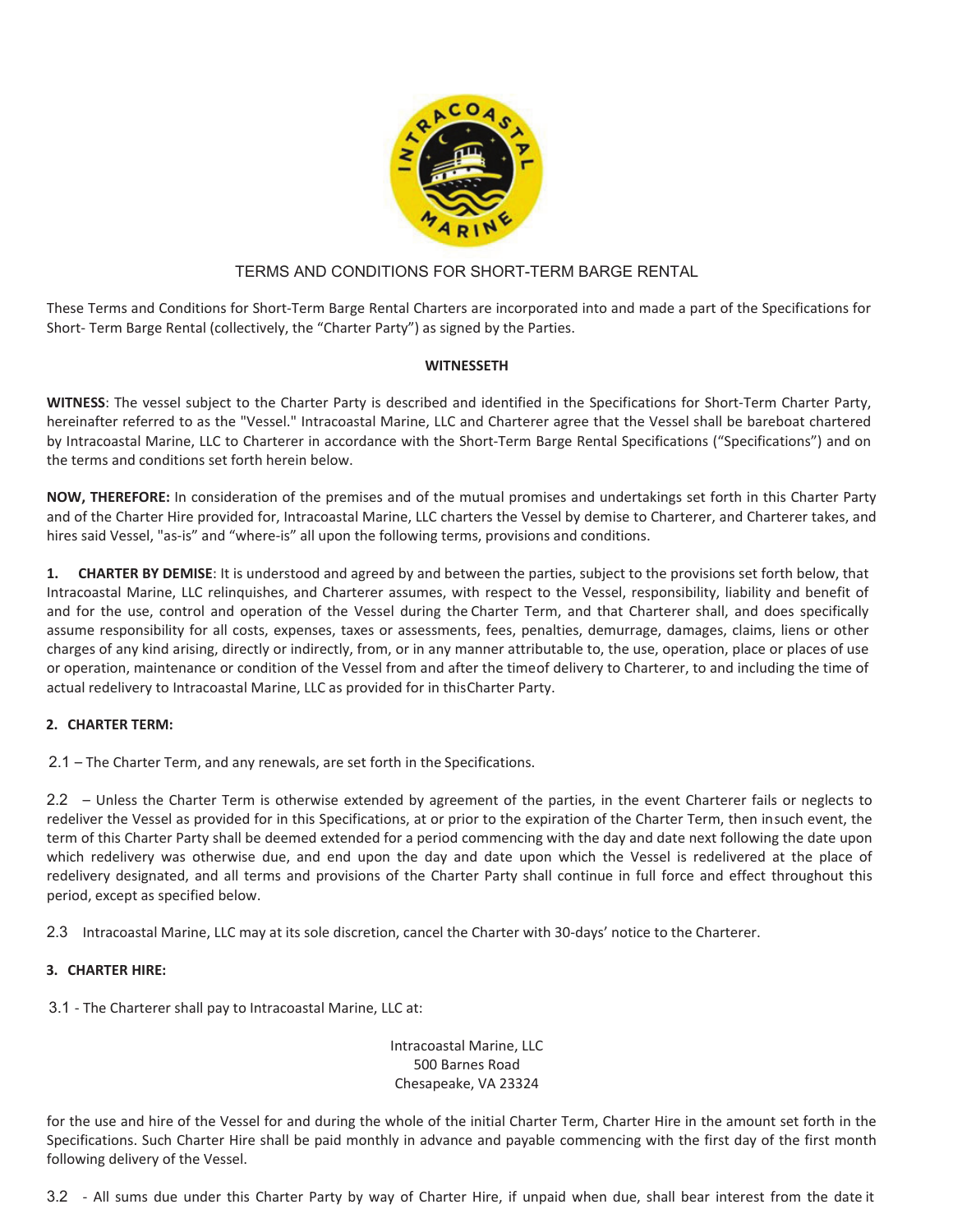became due under this Charter Party until paid in full at an annual rate of twelve (12) percent. All sums due under this Charter Party other than by way of Charter Hire, if unpaid when due, shall bear interest from the date upon which Intracoastal Marine, LLC sends written notice to Charterer, setting forth the nature and amount of such unpaid sums, until such time as the same shall be fully paid at an annual rate of twelve (12) percent.

3.3 - Any provision of this Charter Party to the contrary notwithstanding, no notice given by Charterer purporting to affect the term of this Charter Party shall be effective for that purpose, nor relieve Charterer from its duties and obligations hereunder, nor abrogate the provisions of this Charter Party relating to automatic extension of the Charter Term above, unless at or prior to the time such notification Charterer shall have paid in full all sums then due by way of Charter Hire in accordance with the foregoing provisions of this Section 3.

**4. DELIVERY AND REDELIVERY:** The Vessel shall be delivered to Charterer by Intracoastal Marine, LLC upon commencement of the Charter term at the Delivery Location contained the Specifications, or at such location as may be otherwise agreed.

Charterer shall have the absolute and unconditional duty and obligation to redeliver the Vessel in accordance with, and subject to the provisions in this Charter Party respecting redelivery at the expiration of the Charter Term at the Redelivery Location set forth in the Specifications, or at such location as may be otherwise agreed unless the Vessel shall have become a total loss, actual or constructive, and Intracoastal Marine, LLC shall have been paid in full. If the Vessel becomes an actual total loss or is declared to be a constructive total loss under the terms of any insurance policy, Intracoastal Marine, LLC shall within ten (10) days following receipt of a written request from Charterer or from interested underwriters, forthwith tender a Notice of Abandonment of the Vessel. From the date the request for Intracoastal Marine, LLC's Notice of Abandonment is received by Charterer, Charterer's obligation for the payment of further hire shall terminate.

# **5. SURVEYS:**

5.1 - The Vessel is being chartered "as-is, where-is." However, Charterer shall, at its sole expense, perform an on-hire survey of the Vessel by a marine surveyor of its choosing, giving Intracoastal Marine, LLC the right to attend and observe prior to the date of delivery of the Vessel, and Intracoastal Marine, LLC shall be provided with a written copy of the surveyor's report within ten days of performance of the survey. If, as of the date of delivery, the on-hire survey has not been made, documenting any discrepancies in the vessel's condition, then is shall be presumed and mutually agreed that the vessel is in all respects seaworthy and suitable for its intended use by Charterer.

5.2 – Charterer shall, at its sole expense, perform an off-hire survey before, at, or as soon as practicable after the expiration of the Charter Term by a marine surveyor of its choosing. Should it be determined, as a result of comparison between conditions noted at the time of the off-hire survey and at the time of the on-hire survey, that Charterer has failed to perform any of the obligations on its part with respect to the care, maintenance or use of the Vessel as required by this Charter Party, Intracoastal Marine, LLC shall have the option, but shall not be required, to refuse redelivery of the Vessel until such time as Charterer has fully cured, at its expense, the conditions determined to have occurred in whole or in part as a result of such failure by Charterer. If Charterer did not perform an "on-hire" survey, then all discrepancies in the condition of the vessel not due to ordinary wear-and tear shall be for Charterer's account and shall be repaired at Charterer's expense. Whether Intracoastal Marine, LLC has refused redelivery, unless the parties shall otherwise in writing agree, Charterer shall be bound to continue payment of Charter Hire as prescribed at Section 3 until such time as such conditions have been corrected in full.

5.3 - In addition to the surveys above, it is expressly understood and agreed that Intracoastal Marine, LLC may arrange periodic condition surveys at Intracoastal Marine, LLC's expense, with 14 days' notice to Charterer. These surveys will be timed so as to not interrupt or impede the business operations of Charterer in any way.

5.4 - Either party may also seek additional surveys of the Vessel. The cost of additional surveys shall be borne by the ordering party and shall not interrupt or interfere with the business operations of the Charterer in any way. Expenses attendant to any survey for the purpose of determining the nature and extent of, or corrective measures to be undertaken with respect to, damages in fact sustained by the Vessel which are chargeable, in whole or in part, to Charterer pursuant to the terms of this Charter Party shall be borne in full by Charterer whether or not requested or procured by or upon behalf of, Charterer. The Intracoastal Marine, LLC will not order damage surveys unless Charterer fails tofurnish evidence of satisfactory repairs.

### **6. USE OF THE VESSEL; LIENS PROHIBITED:**

6.1 - The Vessel shall not be operated or employed in any service or to any purposes which it is unreasonable or imprudent to use, operate or employ it, nor in which the Vessel is unsuited by design, age or condition, nor shall the Vessel be operated or berthed other than in the navigable waters of the UNITED STATES and for ocean transportation of cargo, subject always to any and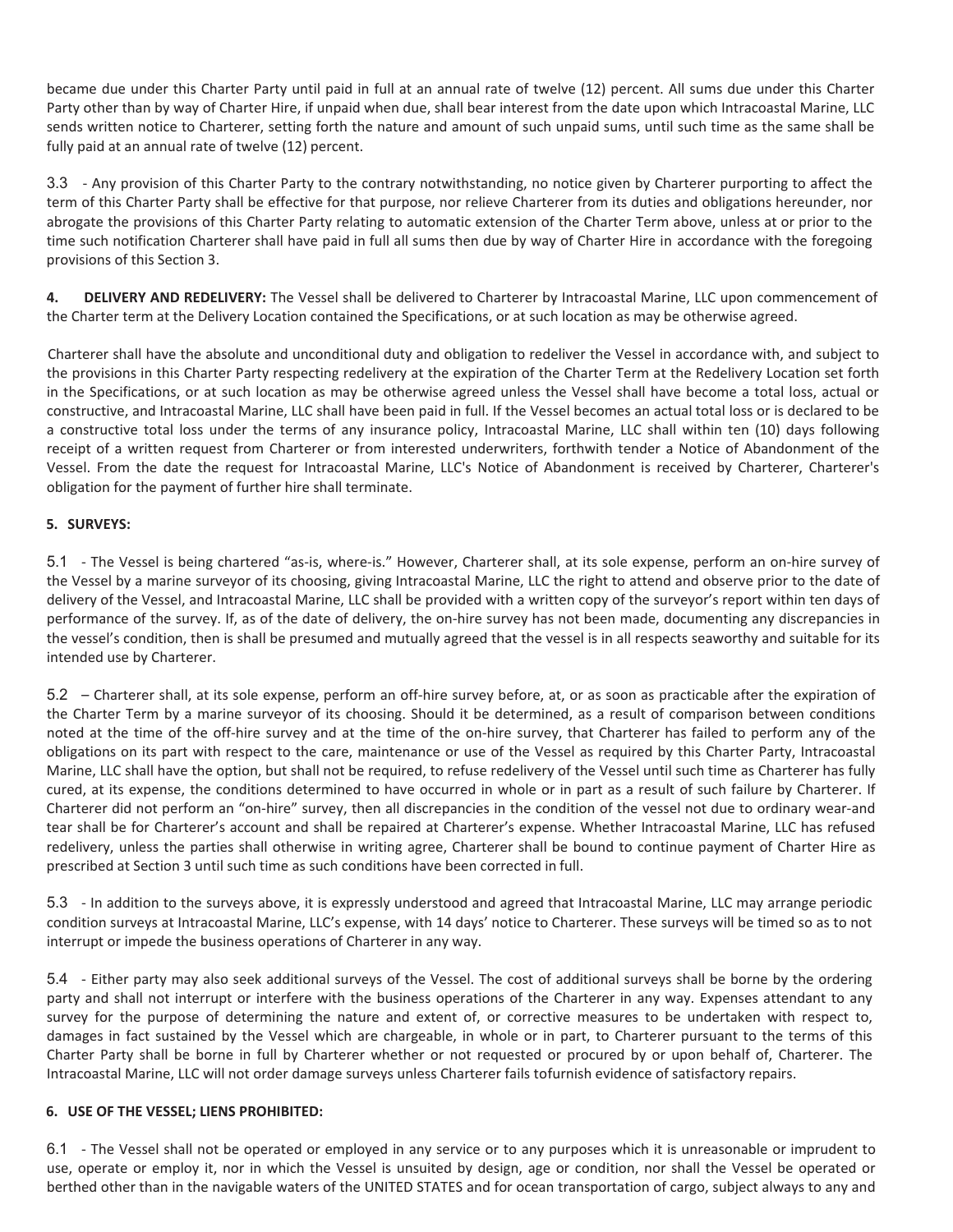all limitations, conditions or restrictions herein and/or contained in any policy of insurance procured by Intracoastal Marine, LLC in accordance with the provisions of Section 9. Charterer shall not knowingly permit the Vessel to be placed, used, operated, or berthed in any place or places where the Vessel may not, at all times and under all conditions of tide or otherwise safely lie afloat.

6.2 - Charterer shall neither carry nor permit to be placed or carried in or upon the Vessel any cargo, thing, or substance which, due to composition, size, shape or weight constitutes hazard to the Vessel, it's safe operation or equipment under any circumstance. Charterer shall not force ice.

6.3 - Charterer shall neither use nor operate the Vessel, nor shall Charterer permit the use or operation of the Vessel, in violation of any state, federal, local or municipal law, ordinance, or regulation, nor in violation of the laws of any foreign government having or acquiring jurisdiction.

6.4 - The Vessel is unmanned and hired without crew or master and shall be operated by Charterer with qualified crew who shall be licensed in accordance with U.S. Coast Guard requirements. Charterer shall be solely responsible to procure, renew and maintain all documents, certificates, certifications and licenses (as well as all and any surveys, inspections or approvals) required for purposes of enabling Vessel to be used or operated during the Charter Term, whether such requirements are imposed by the ABS, USCG, Interstate Commerce Commission, United States Maritime Administration or any other authority having or purporting to have the authority to regulate, control or approve the use, employment, operation, condition or state of repair of the Vessel and any components or appurtenances thereof, all at the sole expense of Charterer.

6.5 - Neither the Charterer, nor any person having or claiming the right to manage, control or possess the Vessel (except Intracoastal Marine, LLC), shall have the right, power or authority to contract for, create, incur, permit or suffer to be imposed upon the Vessel any lien or charge whatsoever. Intracoastal Marine, LLC shall be the sole party empowered to pledge the credit of the Vessel for any purpose.

**7. CHARTERER TO PROVIDE:** Charterer (except during the period when the Vessel is off-hire) shall pay for all fuel and lube oil consumed. Charterer shall also pay for all crew wages, port charges, light dues, dock dues, assist boats, taxes, canal dues, pilotage, consular and agency fees (except for crew services) and wharfage.

**8. ASSIGNMENT AND SUB-CHARTER PROHIBITED; TRUCKABLE TUGS, LLC 'S RIGHT TO TERMINATE:** Neither this Charter Party nor any right, title or interest herein shall be assigned or transferred by Charterer, whether by operation of law, sub-charter or otherwise, nor shall any right, title or interest in the Vessel created hereunder be assigned or transferred by Charterer, whether by operation of law, sub-charter or otherwise, without the written consent of Intracoastal Marine, LLC having been first obtained. Any such transfer or assignment made in the absence of consent shall be utterly null, void and without effect and shall not impose upon Intracoastal Marine, LLC any duty or obligation. In no event shall any assignment, transfer, sub charter of any description or other disposition, whether or not consented to by Intracoastal Marine, LLC, be deemed, construed or effective to impair in any manner whatsoever Intracoastal Marine, LLC's right and prerogatives as provided for in this Charter Party. Further, whether Charterer shall have obtained Intracoastal Marine, LLC's consent to any such transfer or assignment, no such assignment or transfer, whether effected by operation of law, sub-charter or otherwise, shall relieve Charterer in any degree of any duty or obligation imposed upon, or assumed by, it or on its part to be performed.

### **9. MAINTENANCE AND REPAIR, DAMAGE TO VESSEL:**

9.1 - Charterer accepts delivery of the Vessel from Intracoastal Marine, LLC "as is" and by acceptance of delivery, acknowledges the Vessel to be fit for any and all purposes Charterer intends. Charterer acknowledges that Intracoastal Marine, LLC hereby specifically disclaims any and all warranties, whether express or implied, concerning the seaworthiness of the Vessel at any time following its delivery or concerning its suitability, at any time or under any circumstances whatsoever, for any uses or operations to which the Vessel is put or committed by, or on behalf of, Charterer or with respect to the carrying capability or deadweight capacity.

9.2 - During the whole of the Charter Term, Charterer shall, at its sole expense and account, exercise reasonable diligence under all circumstance to maintain the Vessel in as good order and condition as it is upon delivery by Intracoastal Marine, LLC to Charterer under this Charter Party and shall, upon conclusion of the Charter Term, redeliver same in such condition to Intracoastal Marine, LLC, excepting ordinary wear and tear resulting from Charterer's use and operation of the Vessel in conformity with the provisions and limitations contained in Sections 5 and 6. Without limiting the generality of the foregoing, it is specifically understood and agreed that Charterer shall, at its expense, take such measures as shall be reasonably necessary and appropriate to prevent exposure of all component parts of the Vessel to, and repair any deterioration thereof caused by corrosion, rust, and/or electrolysis and, further, that it will, at all times during the term of this Charter Party, and upon redelivery, keep and maintain the Vessel in such condition as shall be required to procure, maintain and insure the continuing validity of the documents, certificates,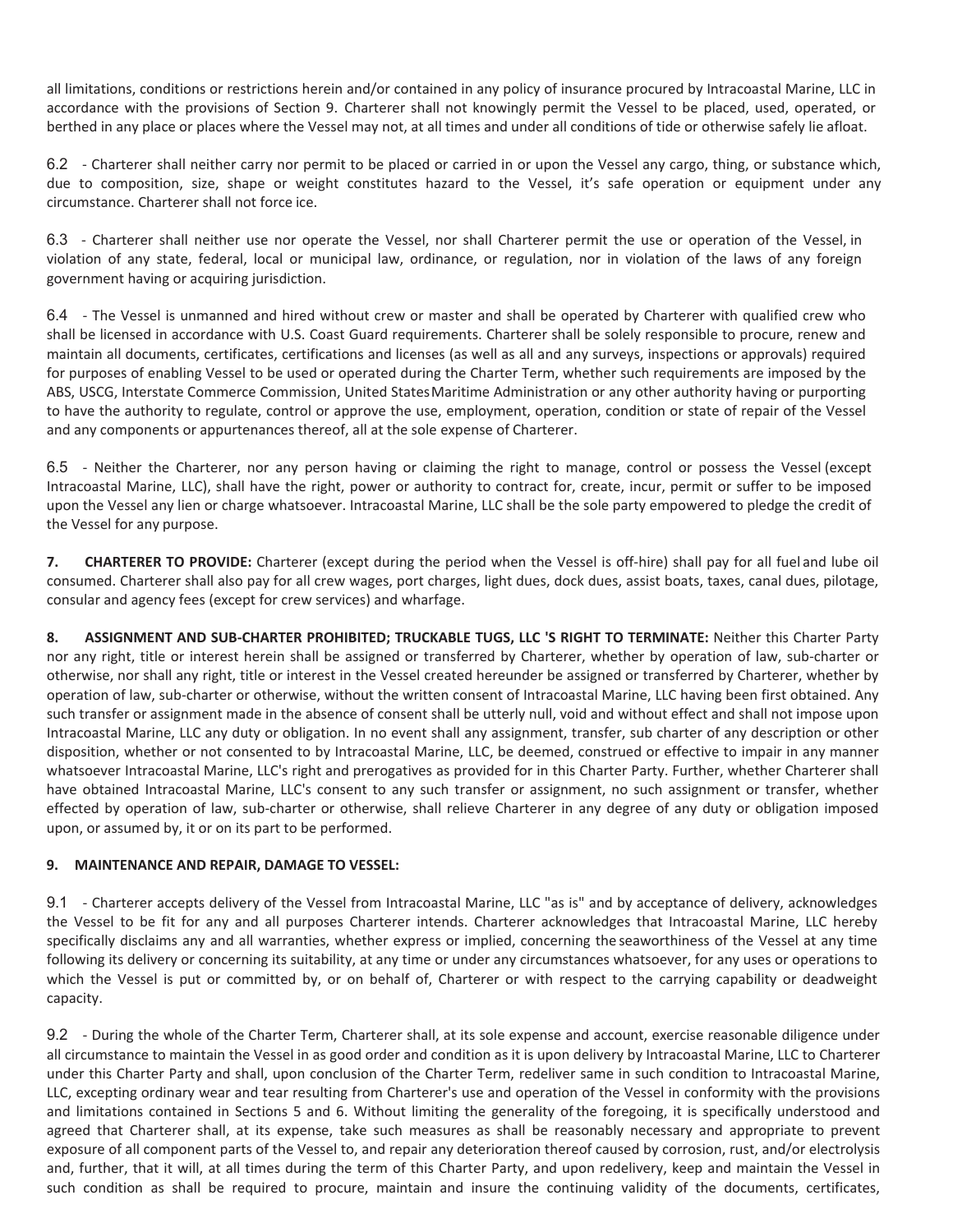certifications and licenses relating to the same described above all at Charterer's sole cost and expense.

9.3 - Subject to the limitations set forth in Section 6, Charterer shall have the right to install additional equipment in or upon the Vessel as it deems desirable for its own uses and purposes, and shall remove such equipment ator before the conclusion of the Charter Term and repair all damage caused by the installation, use or removal of such equipment. Should Charterer fail, upon redelivery of the Vessel, to have removed any equipment, Intracoastal Marine, LLC shall thereupon succeed to ownership of this equipment and, at its option, may remove and retain the equipment as its own property, in which event the cost of removal and repair of any damages shall be for the account of Charterer. In the alternative, Intracoastal Marine, LLC may retain the equipment as installed as its own property.

**10. DUTIES OF MASTER:** Subject to all other terms of this Charter, Charterer shall be exclusively responsible for the navigation and operation of the Vessel and for the towage of any tow, and for employing a properly qualified and licensed captain and crew.

#### **11. INSURANCE:**

11.1- Charterer shall, at Charterer's sole expense, obtain and keep in full force and effect throughout the life of this Charter Party, in good and solvent companies, full form hull and machinery insurance, protection and indemnity insurance, and where appropriate, oil pollution insurance, on the Vessel and on all floating equipment towed hereunder, and at its option, full form marine cargo insurance on all cargoes to be carried in or transported on barges or other vessels taken under tow by the Vessel. Hull and machinery insurance and cargo shall be maintained to the full insurable values thereof. Protection and indemnity insurance shall be maintained in an amount not less than U.S. Five Million Dollars (\$5,000,000.00) and shall include Collision /Towers Liability and shall include crew coverage for all hired crew. All pollution insurance policies required hereunder shall be in an amount required by all applicable federal, state, or local laws. Deductibles shall not exceed \$10,000.00. All insurance policies required hereunder shall provide for thirty (30) calendar days written notice to Intracoastal Marine, LLC prior to cancellation, modification, or expiration of such insurance policies. Charterer agrees to make available to Intracoastal Marine, LLC copies of all cover notes, binders, and insurance policies (or certificates thereof) evidencing the insurance requested above upon request from Intracoastal Marine, LLC. The protection and indemnity insurance or any other policy providing coverage for oil pollution shall be maintained with limits for liability not less than required by US Law. Intracoastal Marine, LLC shall be named an additional insured on any such policies. It is specifically understood and agreed the insurance coverages to be procured by Charterer in accordance with the terms and provisions of this Section may contain provision for a deductible. Notwithstanding the stated minimum limits of coverage above, nor the existence of any such provisions for deductible, it is specifically understood and agreed by and between the parties that in no event shall the rights of others designated by Charterer as named insureds to indemnity, defense and/or coverages as provided be diminished or impaired in any degree whatsoever, excepting that Intracoastal Marine, LLC and Charterer agree their remedies as to each other, if any, shall be limited to the coverage provided by the foregoing policies. Charterer shall further procure from the issuers of all policies required herein a waiver of subrogation in favor of Intracoastal Marine, LLC.

11.2 - All payments for actual or constructive total losses payable under the policy of hull insurance shall be made to Intracoastal Marine, LLC and any additional parties insured as their interests respectively may appear. Intracoastal Marine, LLC agrees that so long as the insurance policies required hereinabove are in effect at the time of any casualty, claim, or loss, Intracoastal Marine, LLC will look solely to the insurers, but not to Charterer, in the event of any loss. Charterer also agrees it will look solely to its insurers, and not to Intracoastal Marine, LLC, to respond to any casualty, claim or loss.

11.3 - In the event the Vessel suffers a partial loss or damage that Charterer shall, by virtue of the terms of this Charter Party or otherwise, be required to repair, Charterer shall be entitled to direct disbursement of any insurance proceeds payable on account of such loss or damage only to the extent Charterer shall have in fact repaired such loss or damages with the approval of the insurer's surveyor and in fact incurred or paid the actual expenses of such repairs.

11.4 - Should either party satisfy and discharge or become liable to satisfy and discharge, any liability or claim in respect of which protection and indemnity, USL&H, or other form of liability insurance shall afford coverage, such party shall be entitled to receive directly from the insurer such sum as shall be or become payable by virtue of such insurance coverage, and the other party shall deliver to such insurer such order or other document as may be necessary to such direct payment.

**12. INDEMNITY:** Charterer hereby releases Intracoastal Marine, LLC, its vessels, officers, directors, agents, employees, affiliated parent and subsidiary companies (collectively, "Intracoastal Marine, LLC") from any liability for, and Charterer will defend, indemnify and hold harmless Intracoastal Marine, LLC from and against, all suits, actions, claims, liabilities and demands *in personam* or *in rem*, and all loss and expense, including reasonable attorney's fees, based on illness, bodily injury or death or property damage, whenever occurring, caused by, suffered or incurred by Charterer, its employees, representatives, agents, crews, occurring during, arising from, or relating in any way to the charter or operation of the Vessel by Charterer, regardless of how said illness, bodily injury or death or property damage is caused, and regardless of the comparative fault of any other party,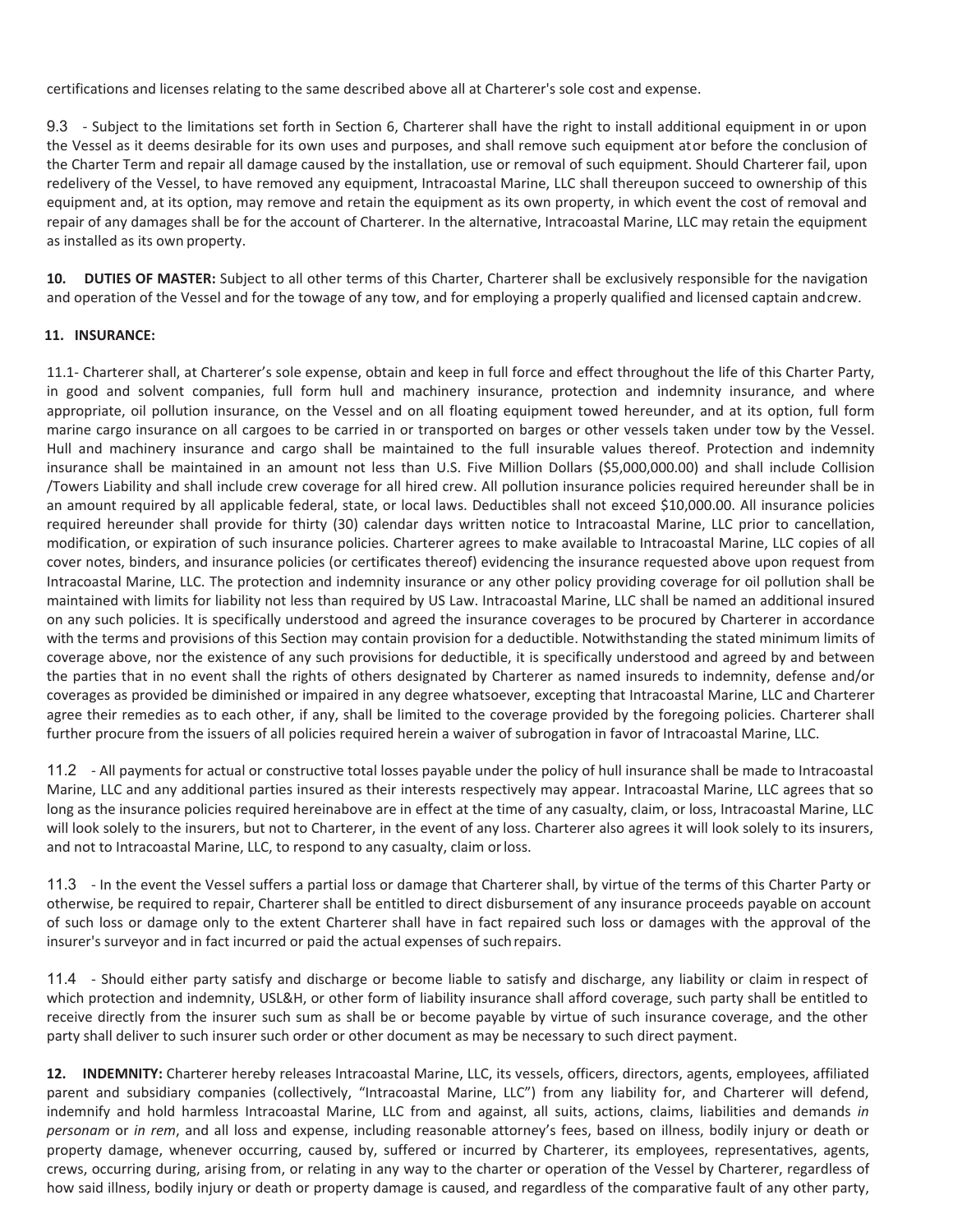including Intracoastal Marine, LLC, gross negligence or wanton and willful by Intracoastal Marine, LLC excluded. Charterer agrees it has procured sufficient insurance coverage to protect itself from all such losses, that it accepts this risk, and it will look solely to its own insurers for indemnity, coverage, or reimbursement for itself and for Intracoastal Marine, LLC. Should there be a failure or denial of any insurance coverage required by this Agreement, Charterer shall be the insurer of last resort. In any event, should there be a failure or denial of insurance coverage and Charterer is unable to respond to any claim because of insolvency, bankruptcy or otherwise, or there is a finding by a court or panel of arbitrators of gross negligence or wanton and willful conduct by Intracoastal Marine, LLC, or for any other reason, Intracoastal Marine, LLC shall have no liability to Charterer, its agents, crews, employees, or representatives in an amount in excess of \$250,000.

### **13. INTRACOASTAL MARINE, LLC's REMEDIES:**

13.1 - If Charterer does not timely pay any portion of the Charter Hire on or before the due date, or if within ten (10) days after written notice to Charterer demanding that Charterer effect performance of any material obligation (other than the obligation to pay hire) under this Charter Party, or if Charterer fails to fully do and perform any other material obligation then Intracoastal Marine, LLC, in addition to any and all other rights and remedies in equity, admiralty, or at law which it might have, shall have the right at its option to terminate this Charter Party and take possession of the Vessel wherever itmay be found, without legal process. In such case, and without in any manner or to any degree whatsoever limiting, diminishing or otherwise affecting its rights or remedies otherwise provided for by law or elsewhere in this Charter Party, Intracoastal Marine, LLC shall have the right to demand and at once recover from Charterer, and Charterer hereby agrees to pay to Intracoastal Marine, LLC on receipt of such demand, all reasonable costs and expenses incurred by Intracoastal Marine, LLC in restoring the Vessel to the same condition as it was on delivery, excepting ordinary wear and tear resulting from Charterer's reasonable, prudent and careful use of the Vessel in employments in which the same is suited by design, age and condition upon and after delivery and in strict accordance with the provisions of this Charter Party plus all costs and expenses anticipated or incurred by Intracoastal Marine, LLC in returning same to the Intracoastal Marine, LLC. Charterer shall be liable for all loss or damage of any nature whatsoever occasioned by such retaking and return except to the extent the same may be, in fact, solely caused by the intentional commission of an unlawful act by Intracoastal Marine, LLC, its agents or employees.

13.2 - In addition to all other remedies Intracoastal Marine, LLC shall have a maritime lien upon all freights and sub freights earned by employment of the Vessel and upon all machinery, equipment, tackle, tools, accessories and other property placed, or carried in or upon the Vessel to secure full payment and satisfaction of all and any sums due or claimed by Intracoastal Marine, LLC, from Charterer pursuant to the terms and provisions of this Charter Party or any breach or default by Charterer.

13.3 - The lien of Intracoastal Marine, LLC created hereunder shall in all instances follow and be enforceable in respect to freights paid or advanced into the hands of the Charterer.

**14. CITIZENSHIP:** Charterer warrants that it is a citizen of the United States within the meaning and intent of 46 U.S.C.

§12103, *et. seq* and that Charterer is entitled to own and operate vessels documented under the laws of the United States with the privilege of engaging in the coastwise trade. Charterer shall fully indemnify and save harmless Intracoastal Marine, LLC from and against all losses, liability or expense, including without limitation, attorneys, solicitors and proctors' fees Incurred by Intracoastal Marine, LLC as a consequence of any circumstance involving possession, use or control of the Vessel under color of authority derived through or under Charterer by any party which is not a citizen of the United States.

**15. INSTRUCTIONS AND LOGS:** Charterer shall ensure the captain of the Vessel shall keep full and correct logs of all voyages, including all logs required to be maintained by the U.S. Coast Guard, the Code of Federal Regulations, U.S. law, the general maritime law, and good and prudent seamanship. All such logs shall be made available to Intracoastal Marine, LLC and its Agents upon request.

**16. SAFE BERTH(S):** Charterer warrants and agrees the Vessel shall be guided by Charterer at all times to a safe berth where she will always lie afloat at all stages of the tide.

**17. DAMAGES:** Neither Intracoastal Marine, LLC nor the Vessel shall in any event be responsible for special, consequential, incidental, exemplary or punitive damages, including, without limitation, extra expense, loss of profits, loss of use, whether resulting from negligence, breach of this Charter Party, or otherwise by Intracoastal Marine, LLC, its agents, employees or representatives.

**18. CHOICE OF LAW:** This Towing Agreement shall be governed by and construed in accordance with the admiralty and maritime law of the United States or, where the maritime law is silent, the law of the Commonwealth of Virginia. Intracoastal Marine, LLC and Owner hereby consent and submit to the personal jurisdiction of the United States District Court for the Eastern District of